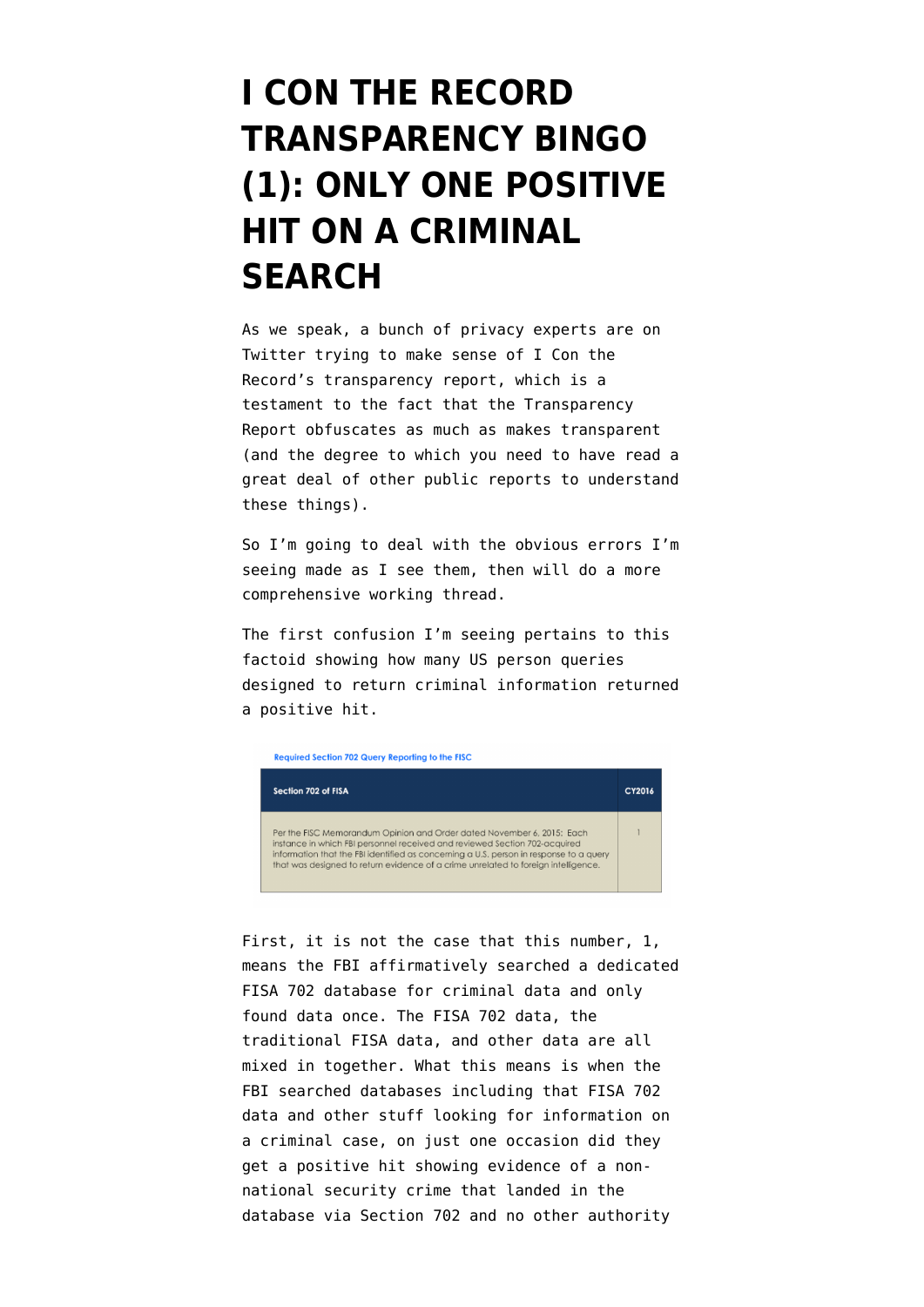(some amount of this information will come into the database via multiple authorities), then obtain that information (whether via their own 702 clearance or by asking a buddy cleared into 702), and review it.

So right off the bat, there are some things this number doesn't include: positive hits on criminal queries that a person receives but doesn't receive and review. One reason they might get a positive hit they don't review is if a non-cleared person doesn't go through the effort to get a FISA-cleared person to access it. But as I [pointed out](https://www.emptywheel.net/2016/04/22/former-top-holder-aide-says-back-door-searches-violate-fourth-amendment-fisc-judge-thomas-hogan-doesnt-care/) when the opinion ordering this count got released, there are other possibilities.

> FBI's querying system can be set such that, even if someone has access to 702 data, they can run a query that will flag a hit in 702 data but won't actually show the data underlying that positive return. This provides one way for 702-cleared people to learn that such information is in such a collection and — if they want the data without having to report it  $-$  may be able to obtain it another way. It is distinctly possible that once NSA shares EO 12333 data directly with FBI, for example, the same data will be redundantly available from that in such a way that would not need to be reported to FISC. (NSA used this arbitrage method after the 2009 problems with PATRIOT-authorized database collections.)

Furthermore, this will only count a positive hit if the Agent is making an exclusively criminal search. Hogan's opinion and (we now know from some recently liberated documents) the underlying discussion didn't deal with the full scope of queries done for assessment reasons in the name of national security, such as profiling various ethnic communities or more generally searching on leads identified via national security mapping. Those queries would count as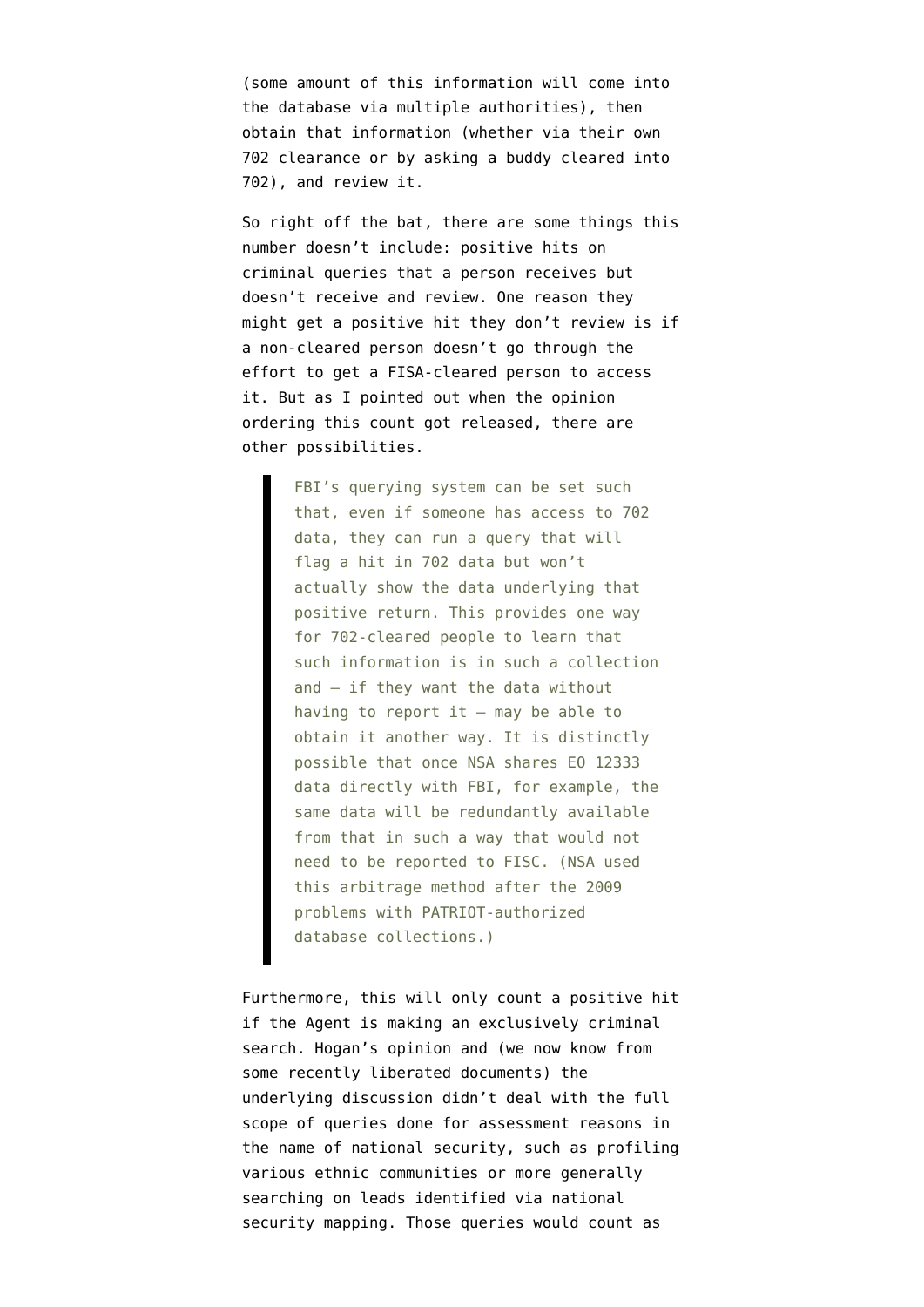national security queries, but a big point of doing them would be to find derogatory information, including evidence of criminal behavior, to use to recruit informants.

Finally, consider how the Attorney General Guidelines defines Foreign Intelligence information.

> Plus, such reporting depends on the meaning of foreign intelligence information as defined under the [Attorney General Guidelines](https://www.justice.gov/archive/opa/docs/guidelines.pdf).

> > FOREIGN INTELLIGENCE: information relating to the capabilities, intentions, or activities of foreign governments or elements thereof, foreign organizations or foreign persons, or international terrorists.

It would be relatively easy for FBI to decide that any conversation with a foreign person constituted foreign intelligence, and in so doing count even queries on US persons to identify criminal evidence as foreign intelligence information and therefore exempt from the reporting guidance. Certainly, the kinds of queries that might lead the FBI to profile St. Paul's Somali community could be considered a measure of Somali activities in that community. Similarly, FBI might claim the search for informants who know those in a mosque with close ties overseas could be treated as the pursuit of information on foreign activities in US mosques.

As I understand it, the reporting to Congress on this has been a bit more circumspect than members might have liked. That means the other details FISC judge Thomas Hogan [required](https://www.emptywheel.net/wp-content/uploads/2016/04/151106-702-Reauthorization.pdf) about